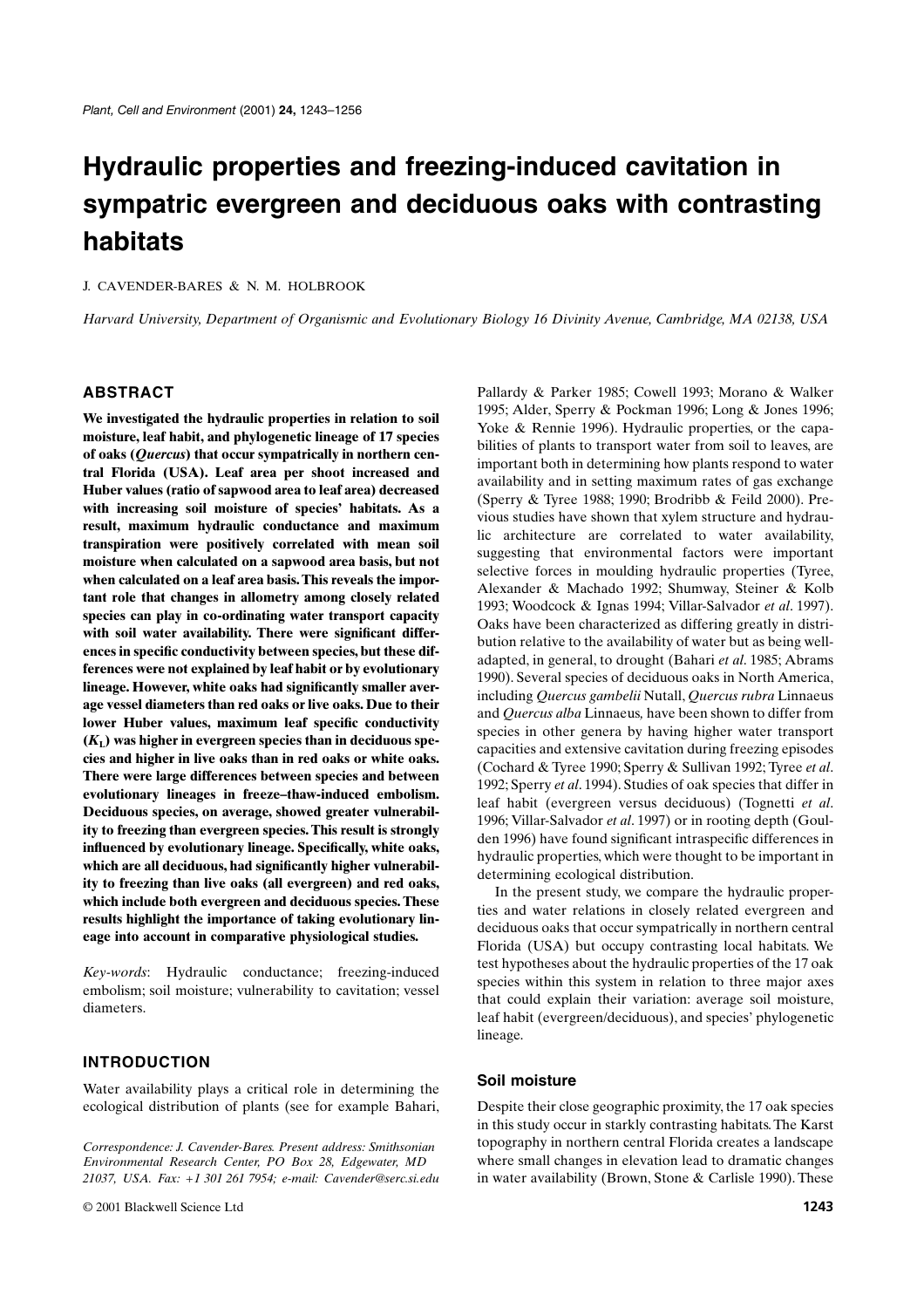oaks occur across an ecological gradient ranging from sandhill, where the water table is far below deep sands, to river edges and ravine bottoms where the water table is at or near the surface. Previous studies have shown increased transport capacity but greater vulnerability to cavitation in species which have greater access to water (Tyree *et al*. 1992; Machado & Tyree 1994), and smaller vessel sizes accompanied by reduced hydraulic conductance in climates or soils with lower water availability (Baas 1983; Tyree & Ewers 1991). In the present study, we tested the hypothesis that within this system of closely related and co-occurring species, oak species from xeric habitats have lower water transport capacities, lower vulnerability to tension-induced cavitation and lower transpiration rates than species from mesic or hydric habitats.

## **Leaf habit**

The phenologies and leaf longevities of these south-eastern US oak species are quite variable with six evergreen, seven deciduous and four intermediate species, and leaf longevities ranging from 6 to 12 months (Cavender-Bares 2000). Although evergreen species maintain foliage year-round, they do not necessarily have longer leaf lifespans than deciduous species as several evergreen species flush multiple times per year. Sobrado (1993) found a trade-off between hydraulic conductance and foliage duration of tree canopies in coexisting evergreen and drought deciduous species in a tropical dry forest. Drought deciduous species were found to maximize hydraulic conductivity in the short term at the expense of seasonal occurrence of embolism. Evergreen species had reduced water transport capacity but maintained relatively constant hydraulic conductivity during the wet and dry seasons (Sobrado 1993). We tested the hypothesis that among the oaks there is a trade-off between water transport capacity and the ability to maintain foliage year-round such that evergreen species have lower maximum hydraulic conductivities than deciduous species.

Evergreen species have also been shown to be more resistant to freeze–thaw-induced cavitation than deciduous species, a pattern which has been linked to vessel diameter (Cochard & Tyree 1990; Sperry & Sullivan 1992; LoGullo & Salleo 1993; Sperry *et al*. 1994; Davis, Sperry & Hacke 1999). During freezing events, dissolved gases in the xylem sap are forced out of solution to form bubbles in the ice. Upon thawing, these bubbles can lead to the formation of emboli. The probability of a bubble being of sufficient size that it will expand when the vessel thaws, and tensions again develop, is thought to be related to vessel diameter (Ewers 1985; Sperry 1995; Davis *et al*. 1999). Davis *et al*. (1999) showed that coniferous evergreen species are more resistant to freeze–thaw cycles than deciduous species and that diffuse porous species are more resistant than ring porous species. They attributed this increased resistance to smaller conduit diameters. Freeze–thaw events occur multiple times throughout the winter months in northern central Florida with temperatures dropping below −3 °C two to



**Figure 1.** Minimum daily temperatures in Gainesville FL during the winter months of 1998–99. Filled circles represent days for which temperatures were less than or equal to 0 °C.

three times per year (Fig. 1). Deciduous oak species drop their leaves and cease water transport during this period, whereas evergreen oaks maintain their ability to transport water. We tested the hypothesis that evergreen oak species within this system are less vulnerable to freezing-induced cavitation than deciduous species.

#### **Phylogenetic lineage**

There are three distinct clades of *Quercus* that occur in Florida, including section *Lobatae* Loudon, the red oaks; section *Quercus sensu stricto* Nixon and Muller, the white oaks; and section *Quercus* subsection *Virentes* Nixon, the live oaks. The red oaks are widely distributed throughout North and Central America; the white oaks have a largely temperate distribution in North America and Asia, whereas the live oaks have a warm temperate to subtropical distribution in North and Central America (Nixon 1989; Manos, Doyle & Nixon 1999). Differences in functional traits are likely to exist among clades due to differences in their geographic distributions and the different climatic influences that were present throughout their evolutionary histories. We tested the hypothesis that hydraulic properties are more similar among species within a phylogenetic clade than across species in different clades.

# **MATERIALS AND METHODS**

## **Hydraulic conductivity**

Branches were collected in the morning (between 0800 and 1030 h) from 17 species of oaks that occur sympatrically in northern central Florida. Ten individual trees were measured per day. All collections were made at the San Felasco Hammock State Preserve, a 2650 ha park north-west of Gainesville in Alachua County, with the exception of *Quercus myrtifolia* Wildenow and *Quercus chapmanii* Sargent. These two species were collected at Payne's Prairie State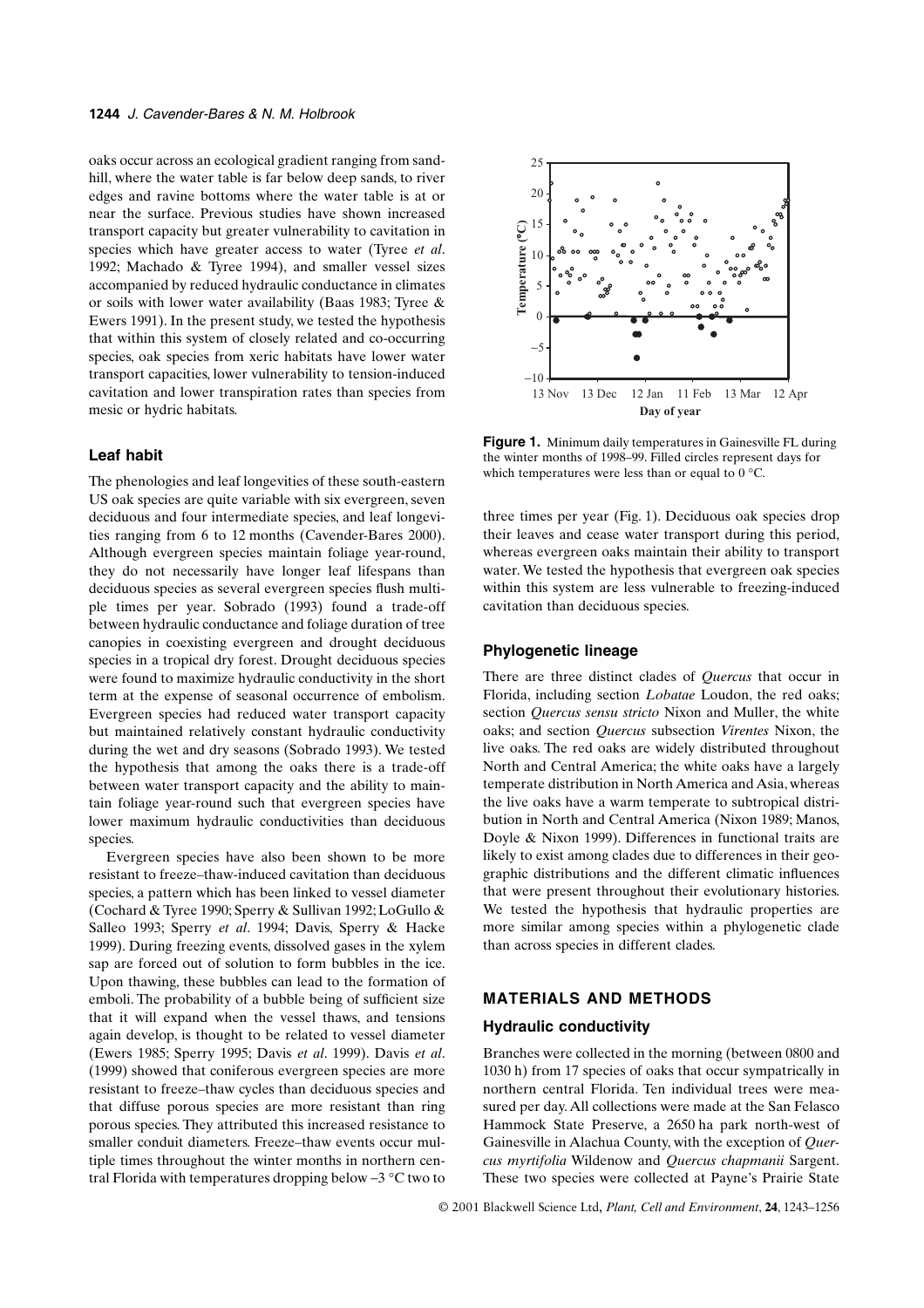Preserve, south-east of Gainesville. Branches exposed to direct sunlight were sampled from the top of the canopy and were collected with a pruning pole, with the aid of an aerial lift (JLG, 4WD, 20 m boom; JLG Industries Inc., McConnellsburg, PA, USA), or from scaffolding towers (20–25 m). Branch segments of approximately 1·5 m were cut and recut immediately under water, removing approximately 0·5 m from the cut end of the branch. With the cut end in water, the branches were transported back to the laboratory facilities at the University of Florida in Gainesville. There they were cut again under water, removing approximately an additional 0·5 m.

Native hydraulic conductivity, maximum hydraulic conductivity and percentage loss of conductivity (PLC) were determined by measuring the flow rate of water under a known pressure gradient (Sperry, Donnelly & Tyree 1988). We sampled predominantly second-year growth, although in some species only first-year growth could be sampled and occasionally third-year growth was sampled in order to get a long enough segment. Stem segments (approximately 10 cm in length) were cut under water in the laboratory and the ends recut with a fresh razor blade. Segments were immediately installed in a tubing apparatus for conductivity measurements. Conductivity was determined gravimetrically by measuring the flow rate of distilled and ultra-filtered (particle size  $\langle 0.2 \mu m \rangle$  water through a stem segment under a known pressure gradient. All measured branch segments had diameters <0·4 cm. Flow rate was determined by an electronic balance  $(\pm 0.1 \text{ mg})$  connected to a computer. A thin film of mineral oil was used to minimize evaporation from the water reservoir located on the balance. Pressure differences across the stem segment were determined by measuring the vertical distance between the water levels in the supply reservoir and the balance (Fig. 2). The hydraulic pressure head was maintained at approximately 2 kPa so as not to flush naturally formed emboli from the stem segments. Before each measurement was taken we waited until the zero-pressure (background) flow was zero. The tubing was bleached periodically to prevent fungal or algal growth.

Measurements were taken after steady-state flow was reached, requiring approximately 5–10 min. Following initial conductivity measurements, branches were flushed with water at 50–60 kPa pressure for 45 min using a captive air tank attached to the tubing apparatus. The conductivity was then re-measured and PLC calculated. Eight to 15 stem segments were measured per species. Sapwood area, calculated as cross-sectional area (without bark) minus the pith area, was used in the denominator for specific conductivity measurements, and leaf area was used for calculations of leaf-specific conductivity. Leaf area was measured using a portable leaf area machine (Li-1000; Licor Inc., Lincoln, NB, USA). We were careful to measure a range of species on any given day and to sample individuals from the same species at multiple locations; the trade-off was that collec-



**Figure 2.** Apparatus for measuring stem conductivity and for freezing stems. For each stem, either end was inserted in plastic tubing. Valves in the plastic tubing were used on both ends of the stem in order to control the flow of water through the stem; flow could be directed through a single stem. When the manifold was assembled, water flowed from the source reservoir through the stems inserted in the manifold and exited underwater in a graduated cylinder placed on a digital balance. Stems were inserted into 8 cm long copper tubes, which were soldered into a 8-cm diameter copper tube that contained flowing ethylene glycol (coolant). The height of the large copper tube could be adjusted via a pulley system, which is omitted for clarity. The coolant reservoir had a programmable temperature controller that could modulate the temperature of the coolant. Inset: A representative temperature regime during freezing of stems. Temperature was measured using a thermocouple attached to the stem. Stems were frozen at a rate of ∼0·4 °C per min, lowered to −16 °C and held overnight and returned the next morning to 25 °C at ∼0·6 °C per min.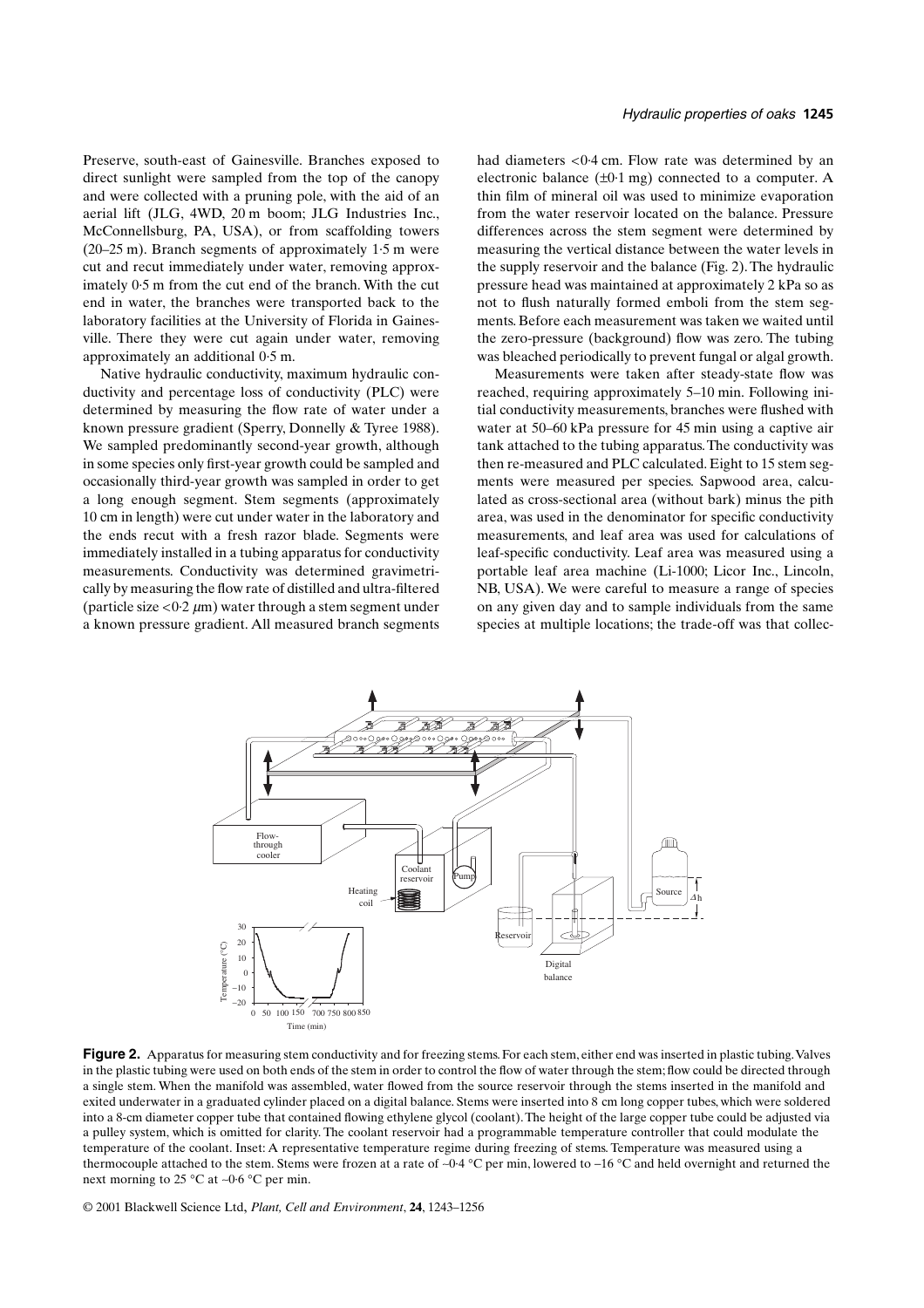tion times were lengthy. From the sapwood area and leaf area measurements, we calculated the Huber value (the ratio of sapwood area to leaf area) for each stem segment.

#### **Xylem vessel measurements**

After conductivity measurements were completed, stems were removed from the conductivity apparatus and fixed in 70% alcohol. Cross-sections (30 or 40 µm thick) were made with a sliding microtome and prepared with glycerine. Images were obtained from a digital video camera (Prog-Res 3012; Kontron Elektronik, GmbH, Eching, Germany) attached to a light microscope (Leica DMRB; Leica Mikroskopie & Systeme GmbH, Wetzlar, Germany) at 5× and 10× magnification and captured with Adobe Photoshop software version 5·0 (Adobe Systems Inc., San Jose, CA, USA). Images were calibrated using a stage micrometer. Each image was imported into the freeware package Object Image for analysis. Vessel radii were measured from all vessels in three radial sectors within each cross-section (15– 20% of total area). Sectors were located randomly around the circumference. Vessels were measured by tracing the inner perimeter of the vessel lumen and calculating the radius for a circle of the same area. Measurements for each years' growth were counted separately and then totalled. Means for each stem segment  $(n > 300$  conduits) and a grand mean for each species was calculated (*n* = 7 segment means). A hydraulically weighted mean diameter was calculated as  $2(\Sigma r^{5}/\Sigma r^{4})$ , where *r* is the radius of a conduit (Sperry *et al*. 1994). In multiple stems of 12 species, we supplied safranin dye (0·1%) to transpiring cut branches to determine whether first-year vessels were reused during the second year.

## **Leaf-level transpiration**

Maximum leaf-level transpiration on a leaf-area basis was measured using a Licor 6400 portable gas exchange system (Licor Inc.) in June 1988 on leaves of sunlit canopy branches of 6–10 individuals of each species. Light level was maintained at 2000  $\mu$ mol m<sup>-2</sup> s<sup>-1</sup> using the attachable red– blue light emitting device (Quantum Devices Inc., Barneveld, WI, USA), and leaf temperature was maintained at 28 °C using the built-in temperature control system. Three to five leaves were measured per individual. In June 1999, a subset of these species were again measured  $(n = 13)$ . Transpiration measurements were not necessarily made on the same individual trees on which hydraulic conductance measurements were made. We also calculated transpiration on a sapwood area basis by dividing species means for transpiration by the mean Huber value per species.

# **Freezing protocol**

A freezing apparatus was made from an 8 cm diameter copper tube with a series of small diameter tubes running through the diameter of the large copper tube, cut to fit and soldered to the outer edges of the large tube (Fig. 2). Using a programmable temperature controller with a circulating pump (Cole-Parmer, Vernon Hills, IL, USA) in conjunction with a flow-through cooler (Neslab Instruments Inc., Newington, NH, USA), we decreased the temperature of ethylene glycol, which was pumped through the large copper tube, at a rate of approximately 0·4 °C per minute. Stem segments were inserted through the small-diameter tubes and heat-sink paste was injected into the copper tubing around the stem to ensure thermal contact between the stems and the copper tubing. The temperature of the stems dropped to approximately −16 °C (Fig. 2 inset). Stems were left frozen overnight and were thawed in the morning at a rate of approximately 0·6 °C per min. Copper–constantin thermocouples (Omega Engineering Inc., Stamford, CT, USA) were attached to the outside of the stems with a small strip of parafilm, and temperatures were recorded at 1 min intervals throughout the chilling period using a 21X Campbell data logger (Campbell Scientific Inc., Logan, UT, USA). Prior to making these measurements, we established that freezing occurred throughout the stem sections by monitoring temperatures during the freeze–thaw cycle with thermocouples inserted inside and attached to the surface along the length of the segment. Freezing could be verified by exotherms as the temperature dropped (Fig. 2 inset). Additionally, during freezing, conductivity fell to zero.

Stems were raised approximately 2 m above the water supply reservoir and the balance using a pulley system to create a small amount of tension (approximately 0·02 kPa) in the stems during chilling. The pressure gradient between the water supply reservoir and the balance was maintained at approximately 2 kPa. Conductivity was measured before and after raising the stems to determine whether raising the stems affected the conductivity measurements. After thawing, conductivity was again measured while the stems were raised. There was no significant difference in the measurements before and after raising the stems, however, we always report PLC after freezing from measurements with the stems raised both before and after freezing. Field PLC measurements were calculated from flushed values obtained before raising the stem segments.

## **Vulnerability curves**

Vulnerability to tension-induced cavitation was compared in two species, *Q. myrtifolia*, a xeric evergreen species found in scrub habitats (Myers 1990; Long & Jones 1996; Menges & Hawkes 1998) and *Quercus stellata* Wangenheim, a mesic deciduous species often found in bottomlands (McKnight *et al*. 1981; Long & Jones 1996). Tension was generated in the sap within xylem conduits by rotating the stem around its midpoint at increasing angular velocities in a centrifuge (Sorvall Model RC-5B; Ivan Sorvall Inc., Norwalk CT, USA) fitted with a modified rotor (Pockman, Sperry & O'Leary 1995; Alder *et al*. 1997). Stem segments, approximately 30 cm in length with no side branches, were placed inside the tube and spun in a horizontal plane with the centre of the stem located on the axis of rotation. Each end of the segment was inserted into a water-filled cap with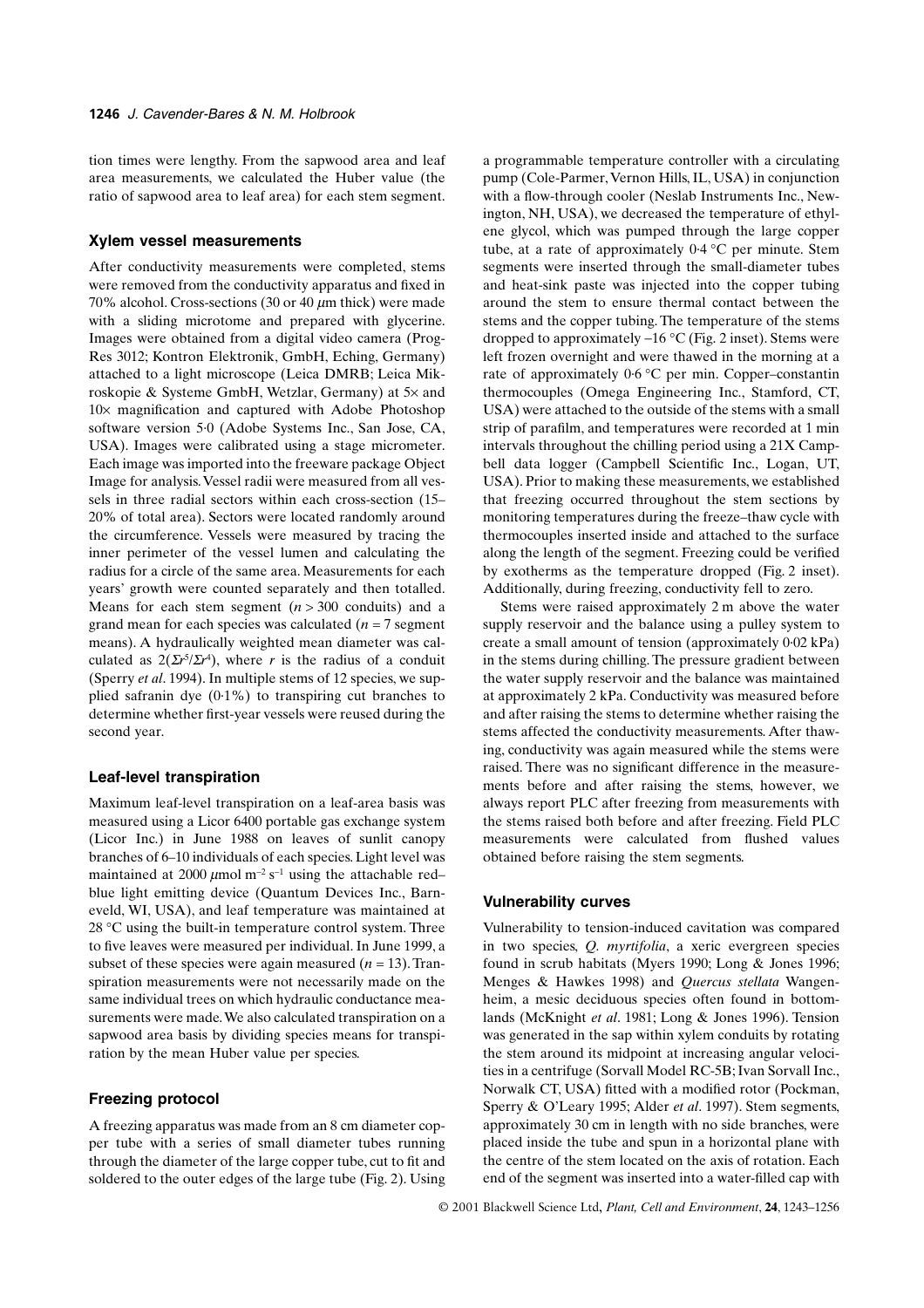a small hole facing upwards that allowed water to be extruded during rotation (Melcher 1999; Cochard *et al*. 2000). This created a constant meniscus such that 2 cm of the stem at each end remained immersed in water during rotation. Tensions were created in a gradient from atmospheric at the meniscus holes at the distal ends of the stem to a maximum tension in the centre at the axis of rotation. The radius was measured from the centre of the stem to the meniscus of the water caps at the distal ends of the stem.

Four (*Q. myrtifolia*) or six (*Q. stellata*) stems were used to create the two vulnerability curves. Stem segments were recut from branches under water and flushed to remove emboli as described earlier. Stems were spun for 6 min, and the conductivity of the stems was measured approximately 10 min after spinning stopped. Alder *et al*. (1997) showed that neither the spinning time nor the amount of time before measurement significantly affected the percentage loss of conductivity. The same stem segment was spun at increasing angular velocities and measured after each spinning period. Stems were not reflushed after spinning.

## **Stem and leaf water potential**

Stem and leaf water potential  $(\Psi)$  was measured before dawn (0400–0500 h) and at midday (1200–1400 h) using a pressure chamber (PMS Instruments, Corvallis, OR, USA). Two hours prior to midday measurements, intact leaves were wrapped with aluminium foil and sealed in plastic bags. A small piece of moist tissue was kept in the bag without touching the leaf to increase humidity and reduce transpiration to near zero. This procedure allowed the water potential of the leaf to equilibrate with that of the stem. Bagged leaves were used for measurement of stem water potential whereas unbagged leaves were used for measurement of leaf water potential. For pre-dawn measurements, we assumed that leaf and stem water potentials were equal. Three to five individuals of 14 species were measured in the summer of 1998. In the summer of 1999, six to 10 individuals were measured for only two species, *Q. myrtifolia* and *Q. stellata*. Measurements were carried out on sunlit canopy leaves.

#### **Soil moisture measurements**

Weighted mean soil moisture values of species' habitats were determined following methods of Jongman, TerBraak & Van Tongeren *et al*. (1995). A total of 74 random plots  $(20 \text{ m} \times 50 \text{ m})$  were established in three state parks in northern central Florida where these 17 species of oaks cooccur (Cavender-Bares 2000). In all plots, basal area of each species was recorded. Soil water content was measured to 1 m depth within four subplots of each plot using time domain reflectometry following previously established methods (see for example: Holbrook, Burns & Sinclair 1992; Gray & Spies 1995; Gregory *et al*. 1995; Cuenca, Stangel & Kelly 1997; Fredeen *et al*. 1997; Frueh & Hopmans 1997; Schaap, Bouten & Verstraten 1997). A pair of 1 m stainless steel probes was inserted 5 cm apart, creating a wave-guide at each measurement location. One centimetre



**Figure 3.** Regression lines for calibration of time domain reflectometry measurements with volumetric soil moisture content (Vol.  $H<sub>2</sub>O/Vol.$  soil) for sandy soil (open circles) and soil with organic matter (closed circles) using 1 m probes. The *x*-axis is the time (in arbitrary units) required for an electromagnetic pulse to travel twice the distance of the probes.

of the probes remained above ground and was connected via a coaxial cable to a Tektronix 1502B cable tester (Tektronix Inc., Beaverton, OR, USA). Measurements were calibrated for two soil types: sandy soil (2% organic matter) and sandy soil with organic matter (5% organic matter). Regression lines were fitted to the data and used to convert the flight time of an electromagnetic pulse down the waveguide to soil moisture content (Fig. 3). For plots with average organic matter content <5%, the equation for sandy soil were used; for plots with >5% organic matter, the equation for sandy soil with organic matter were used. Five sets of measurements were taken during all seasons over a 14 month period between June 1998 and August 1999 and were averaged for each plot. These soil moisture values were weighted by basal area of species within plots, providing a weighted mean value of soil moisture for each species. Weighted minimum and maximum soil moisture values were also calculated.

#### **Statistical analyses**

Analysis of variance was calculated with the main effect of species nested within either of the fixed factors of phylogenetic clade or leaf habit. Dependent variables were Huber value, native specific conductivity, maximum specific conductivity, native leaf specific conductivity, maximum leaf specific conductivity, transpiration rate, average vessel diameter, PLC field and PLC after freezing. Differences between group means were determined by Scheffe's *post hoc* tests.

Pearson product moment correlation coefficients and *P*values were determined for relationships between pairs of traits. Eight different traits were tested for correlation with soil moisture of species' habitats. To account for these multiple correlations, sequential Bonferroni correction was used (Sokal & Rohlf 1995). In the case of Huber value, where slopes differed between clades, analysis of covariance (ANCOVA) was calculated with clade as a main fixed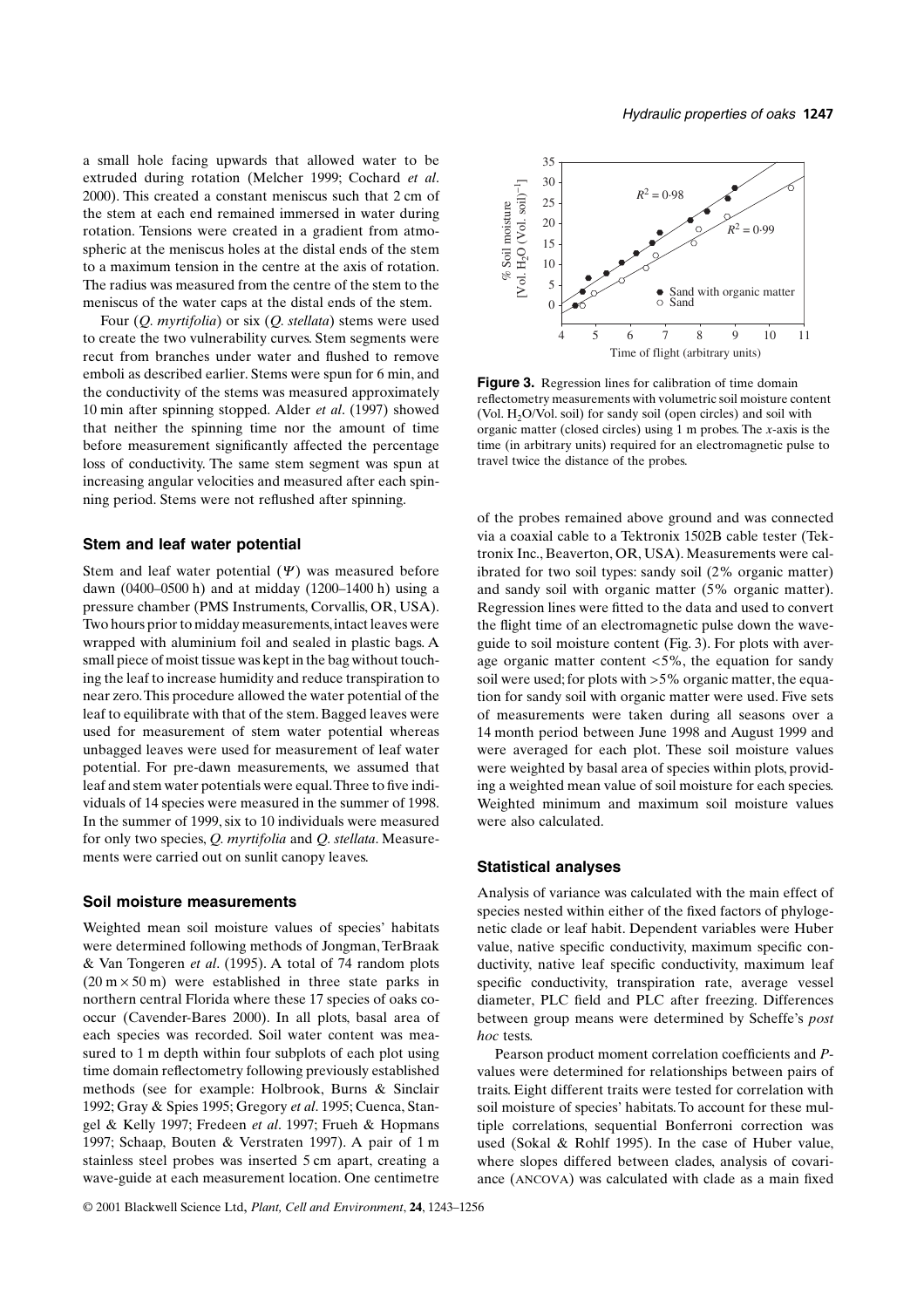effect and soil moisture as a covariate. All analysis were carried out using Data Desk version 5·0 (Velleman 1995).

# **RESULTS**

# **Xylem anatomy**

Although oaks are generally described as ring porous, it is difficult to apply the ring porous and diffuse porous terminology to 2-year-old stems (Fig. 4). In many species, both evergreen and deciduous, there was a range of vessel sizes in the early wood with a decrease in vessel size in the late wood. Yet in some species, notably the three live oaks, similar-sized vessels occurred in radial files extending from the pith outward (Fig. 4). These species, however, did not have smaller maximum vessel sizes than species with the first pattern.

Average vessel diameters of second year growth ranged from 25·2 µm in *Q. chapmanii* to 39·0 µm in *Quercus nigra*

Linnaeus. First year vessels were small relative to vessels of second year growth (Table 1). Among species that were not runner oaks, mean first year vessel diameters ranged from 13·7 µm in *Quercus margaretta* Ashe to 18·4 µm in *Quercus shumardii* Buckley*. Quercus minima* Small and *Quercus pumila* Walter, the 'runner oaks', had exceptionally large first-year vessel diameters of 25·3 and 23·5 µm, respectively. Both of these species have large underground stems and are adapted to recover after fire. During the summer when their hydraulic conductivities were measured, they were in their first year of rapid growth following a fire. The white oak clade had smaller vessel diameters, on average, than the other two clades (Table 2).

By incorporating safranin dye in the transpiration stream, we determined that almost all species showed some persistent use of first-year vessels, particularly late wood vessels, although it was generally less than 10% of the total first-year vessels. In all of the stem sections we measured, first-year vessels were significantly smaller than second-



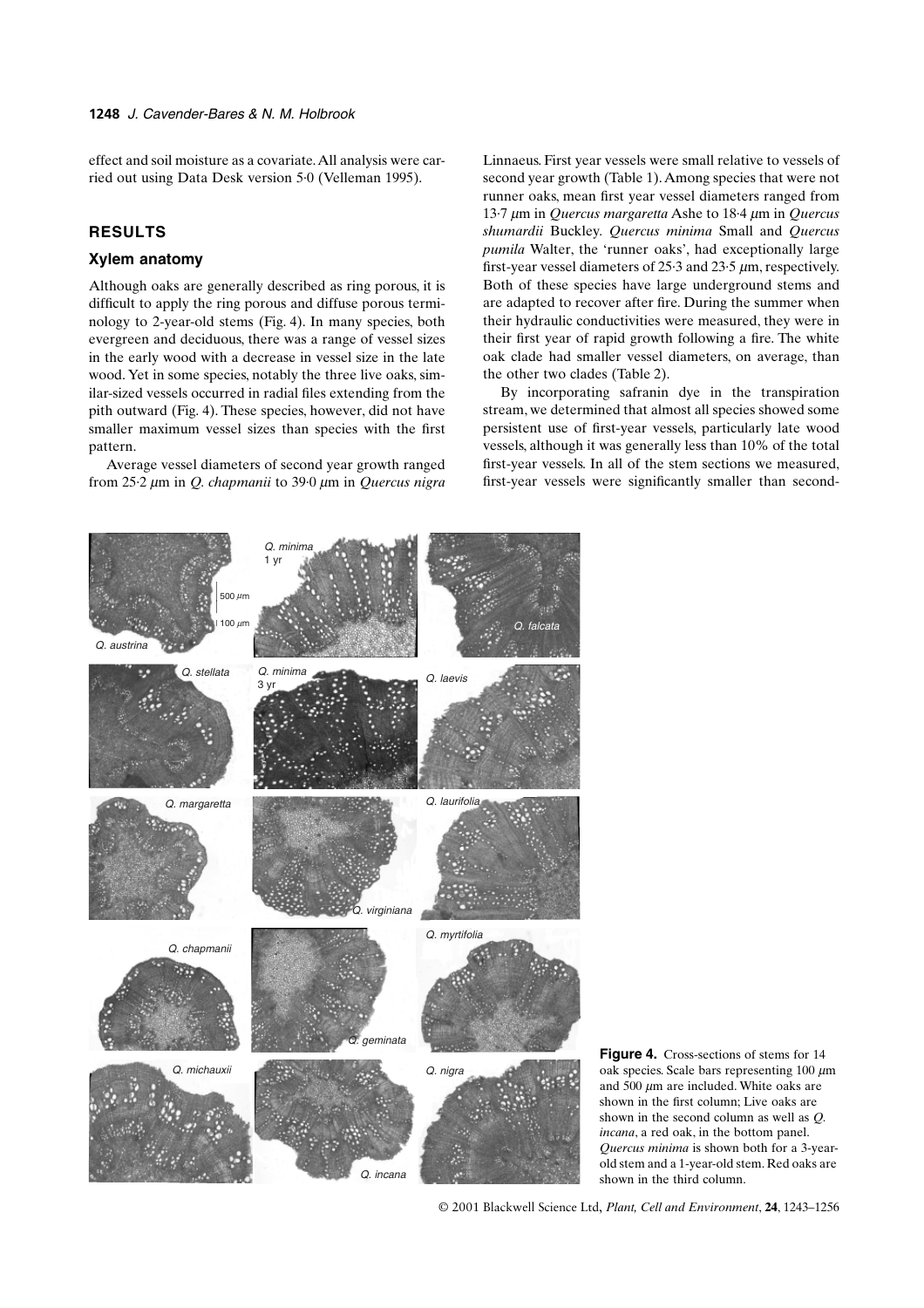**Table 1.** Average vessel diameters (*d*,  $\mu$ m) of shoots for the first (current) and second year of growth, respectively; mean pre-dawn (PD) and midday (MD) water potential ( $\Psi$ , MPa) for leaves and stems during midsummer of 1998;  $\pm$  1 SE shown in parentheses. Species are grouped by clade

| <b>Species</b>  | Year 1 vessel $d$ | Year 2 vessel $d$     | $PD\Psi$       | MD leaf $\Psi$ | MD stem $\Psi$ |
|-----------------|-------------------|-----------------------|----------------|----------------|----------------|
| White oaks      |                   |                       |                |                |                |
| Q. austrina     | 15.0(0.64)        | 26.5(0.52)            | $-0.27(0.05)$  | $-2.60(0.06)$  | $-1.98$ (0.17) |
| Q. chapmanii    | 13.9(0.76)        | 25.2(1.03)            | $-0.21(0.01)$  | $-2.33(0.29)$  | $-2.26$ (0.18) |
| Q. margaretta   | 13.7(0.53)        | 28.7(0.59)            | $-0.24(0.02)$  | $-3.34(0.24)$  | $-2.68$ (0.19) |
| Q. michauxii    | 17.4(1.35)        | 30.3(0.98)            | $-0.24(0.03)$  | $-2.91(0.10)$  | $-2.01(0.21)$  |
| O. stellata     | 14.9(0.53)        | 27.2(0.54)            |                |                |                |
| Red oaks        |                   |                       |                |                |                |
| O. falcata      | 16.5(0.95)        | 33.0(0.64)            | $-0.22$ (0.02) | $-2.99(0.24)$  | $-2.67$ (0.21) |
| Q. hemispherica | 16.5(0.66)        | 33.3(0.51)            | $-0.20(0.03)$  | $-2.13(0.07)$  | $-1.75(0.13)$  |
| O. incana       | 16.3(0.91)        | 30.0(0.99)            | $-0.27(0.04)$  | $-2.86(0.30)$  | $-2.02$ (0.50) |
| O. laurifolia   | 17.9(1.68)        | 40.5(2.31)            | $-0.20(0.00)$  | $-2.70(0.25)$  | $-2.38(0.37)$  |
| O. laevis       | 16.6(0.88)        | 32.7(0.03)            | $-0.21(0.01)$  | $-2.72(0.25)$  | $-2.80(0.37)$  |
| Q. myrtifolia   | 14.3(0.72)        | 25.5(0.04)            | $-0.28$ (0.02) | $-2.46(0.29)$  | $-2.31(0.24)$  |
| Q. nigra        | 15.4(0.75)        | 39.0(0.48)            | $-0.24(0.07)$  | $-2.35(0.17)$  | $-2.21(0.20)$  |
| Q. pumila       | 23.5(0.94)        | a                     |                |                |                |
| Q. shumardii    | 18.4(1.25)        | 33.9(0.68)            | $-0.59(0.09)$  | $-2.40(0.10)$  | $-2.25(0.09)$  |
| Live oaks       |                   |                       |                |                |                |
| O. geminata     | 15.7(1.21)        | $31 \cdot 0$ $(0.57)$ | $-0.23(0.02)$  | $-3.23$ (0.27) | $-2.31(0.24)$  |
| Q. minima       | 25.3(1.66)        | 38.2 <sup>b</sup>     |                |                |                |
| Q. virginiana   | 15.5(0.57)        | 31.9(0.47)            | $-0.25(0.05)$  | $-2.17(0.22)$  | $-1.76$ (0.12) |

<sup>a</sup>All individuals had only one year of growth.

bOnly one individual of this species had a second year of growth.

year vessels and consequently had a much lower contribution to conductivity than second-year vessels. We calculated the contribution of first-year vessels as a percentage of total theoretical hydraulic conductance  $(\Sigma r^4)$ <sub>year1</sub>  $[\Sigma r^4)$ <sub>year1+year2</sub>]<sup>-1</sup>). We found that first-year vessels contributed less than 15% to theoretical conductance in all species (with the exception of the two species that only had 1 year of growth), and firstyear vessels had an overall average contribution of approximately 10%.

## **Hydraulic conductivity**

Native specific conductivity  $(K_L)$  ranged from 0·32 kg m<sup>-1</sup> MPa<sup>−</sup><sup>1</sup> s<sup>−</sup>1 in *Quercus austrina* Small to 1·7 in *Q. nigra* (Fig. 5a)*.* Maximum specific conductivity values ranged from 1·7 kg m <sup>−</sup>1MPa<sup>−</sup>1 s<sup>−</sup>1 in *Q. margaretta* and *Quercus geminata* Small to 5·2 in *Quercus laurifolia* Michaux (Fig. 5b). Native specific conductivities were roughly 35% of the maximum values, indicating PLCs ranging between 41 and 78%. Native conductivity  $(K<sub>s</sub>)$  measurements were more variable than the measurements of maximum conductivity (Fig. 5c  $\&$  d). There is a significant relation between both measurements but a low  $R^2$  (0.31), which is explained, in part, by high PLC and high variability of PLC measurements.

Previous work has suggested that it is not appropriate to flush oak stems for measurements of maximum specific conductivities because of the danger of refilling early wood vessels from previous years (Sperry & Sullivan 1992; Sperry *et al*. 1994; Davis *et al*. 1999). Due to the small contribution

of first-year vessels to total hydraulic conductance, the maximum error in PLC arising from refilling first-year vessels that were no longer functional is likely to be quite small. In addition, PLC values for *Q. minima* and *Q. pumila* were measured only on current year (first year) wood but were just as high as the other species (75 and 52%, respectively). We also measured several current year stems from other species and found similarly high PLC values (e.g. *Quercus michauxii*, 83%).

Weighted mean soil moisture values for each species are given in Table 3. Native or maximum values of leaf specific conductivity, the hydraulic capacity scaled to supported leaf area, were not correlated with mean soil moistures of species' habitats (Fig. 5a & b). Maximum hydraulic conductivity, normalized by sapwood area, showed a significant positive correlation with soil moisture regime (Fig. 5d). A trend of increasing PLC with soil moisture of habitat was also observed  $(P < 0.01)$ , such that species from wetter habitats had higher losses of conductivity, in general, than species from more xeric habitats (Fig. 5e). This trend was still significant with a *P* cut-off of 0·05 after Bonferroni correction. The range of observed PLCs was greater in dry habitats.

Within all three clades, the ratio of sapwood area to supported leaf area, the Huber value, decreased with increasing soil moisture of habitat (Fig. 5f). The live oaks (*Virentes*) had higher Huber values and a steeper slope relative to that of the red (*Lobatae*) or white oaks (*Quercus s.s.*). Therefore, we tested the relationship between Huber value and soil moisture using an ANCOVA *F*-test (16 d.f.) in which differences in slopes between clades was factored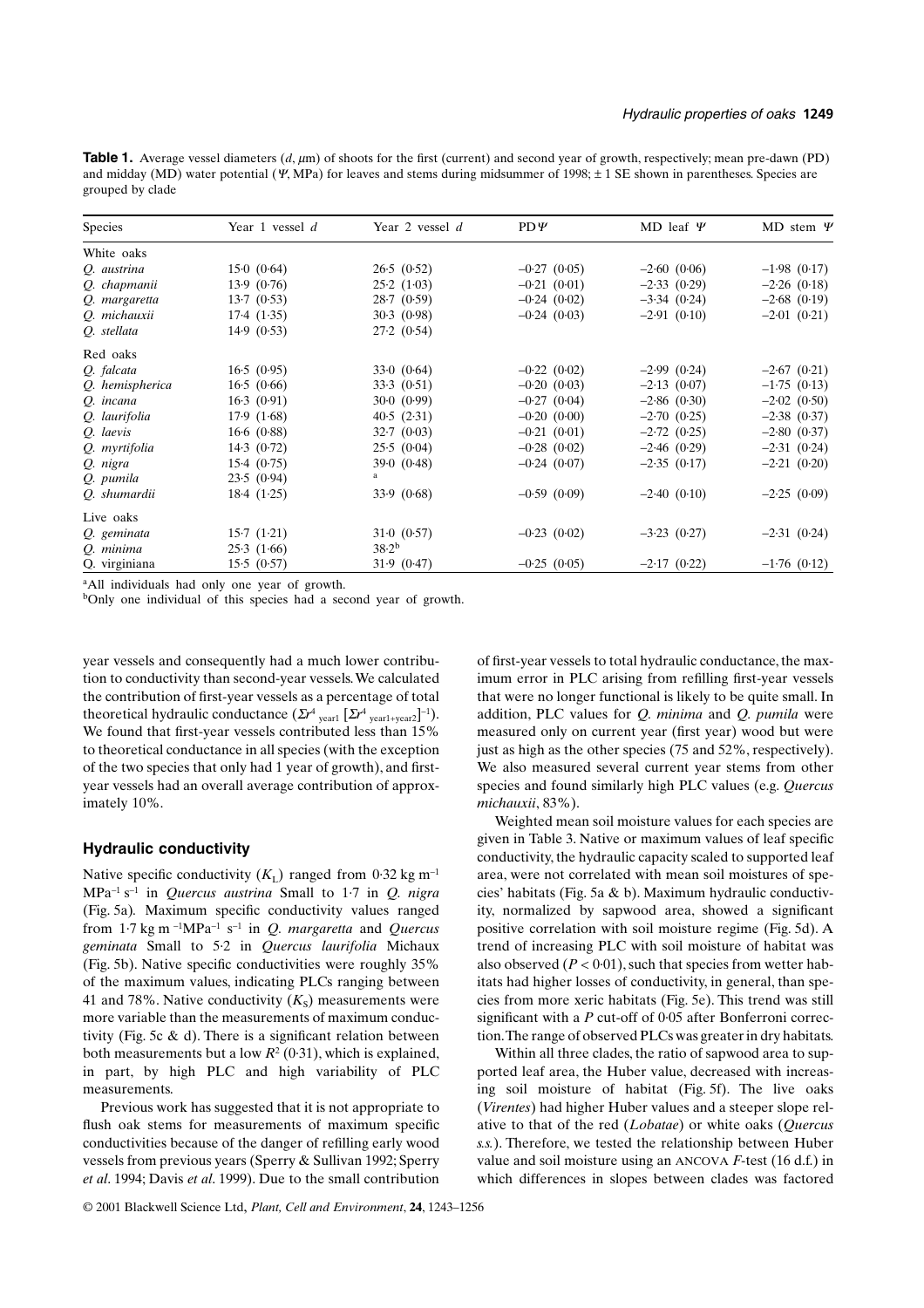# **1250** *J. Cavender-Bares & N. M. Holbrook*

**Table 2.** Group means of traits important in water relations of oaks are shown for three different leaf habits (left) – evergreen, deciduous and intermediate – and for three phylogenetic clades (right) – red oaks, white oaks and live oaks. Species were nested within leaf habit and within phylogenetic clade; differences between means, determined by Scheffe's *post hoc* tests, are shown with letters (*P* cut-off <0·05). PLC values were arcsin transformed for analysis of variance. Specific conductivity is abbreviated as  $K_S$ , leaf specific conductivity as  $K_L$  and percentage loss of conductivity as PLC

|                                                                                            | Deciduous | Evergreen   | Intermediate | Red oaks  | White oaks  | Live oaks   |
|--------------------------------------------------------------------------------------------|-----------|-------------|--------------|-----------|-------------|-------------|
| Huber value $(x10^4)$                                                                      | 1.65      | 3.11        | 1.61         | 1.84      | 1.49        | $4 - 01$    |
|                                                                                            | 0.15      | 0.22        | 0.07         | 0.14      | 0.09        | 0.30        |
|                                                                                            | a         | a           | a            | a         | a           | $\mathbf b$ |
| Native $K_S$ (kg s <sup>-1</sup> m <sup>-1</sup> MPa <sup>-1</sup> )                       | $1 - 10$  | 0.90        | 1.61         | 1.30      | $1-11$      | 0.73        |
|                                                                                            | 0.10      | 0.09        | 0.20         | 0.11      | 0.13        | 0.10        |
|                                                                                            | a         | a           | b            | a         | a           | a           |
| Maximum $K_S$ (kg s <sup>-1</sup> m <sup>-1</sup> MPa <sup>-1</sup> )                      | 3.14      | 2.84        | 3.30         | 3.36      | 2.84        | 2.67        |
|                                                                                            | 0.16      | 0.18        | 0.22         | 0.16      | 0.17        | 0.28        |
|                                                                                            | a         | a           | a            | a         | a           | a           |
| Native $K_L$ (×10 <sup>-4</sup> ) (kg s <sup>-1</sup> m <sup>-1</sup> MPa <sup>-1</sup> )  | 1.57      | 2.39        | 2.44         | 2.03      | 1.59        | 2.74        |
|                                                                                            | 0.24      | 0.38        | 0.54         | 0.20      | 0.18        | 0.59        |
|                                                                                            | a         | a           | a            | a         | a           | a           |
| Maximum $K_L$ (×10 <sup>-4</sup> ) (kg s <sup>-1</sup> m <sup>-1</sup> MPa <sup>-1</sup> ) | 4.21      | 7.80        | 5.54         | 5.29      | 3.71        | 9.40        |
|                                                                                            | 0.20      | 0.51        | 0.43         | 0.02      | 0.03        | 0.07        |
|                                                                                            | a         | $\mathbf b$ | ab           | a         | a           | $\mathbf b$ |
| Transpiration (mmol $H_2O$ m <sup>-2</sup> s <sup>-1</sup> )                               | 4.77      | 6.50        | 5.92         | 4.84      | 4.88        | 8.32        |
|                                                                                            | 0.17      | 0.36        | 0.39         | 0.21      | 0.25        | 0.27        |
|                                                                                            | a         | a           | a            | a         | a           | $\mathbf b$ |
| Average vessel diameter $(\mu m)$                                                          | 21.81     | 23.68       | 23.82        | $24 - 20$ | 20.03       | 23.29       |
|                                                                                            | 0.47      | 0.49        | 0.66         | 0.38      | 0.46        | 0.70        |
|                                                                                            | a         | a           | a            | a         | $\mathbf b$ | a           |
| PLC field $(\% )$                                                                          | 0.66      | 0.64        | 0.58         | 0.61      | 0.64        | 0.68        |
|                                                                                            | 0.03      | 0.03        | 0.05         | 0.03      | 0.04        | 0.04        |
|                                                                                            | a         | a           | a            | a         | a           | a           |
| PLC after freezing (%)                                                                     | 0.61      | 0.45        | 0.48         | 0.46      | 0.68        | 0.46        |
|                                                                                            | 0.04      | 0.05        | 0.06         | 0.03      | 0.04        | 0.08        |
|                                                                                            | a         | $\mathbf b$ | ab           | a         | b           | a           |

out. The Huber value was tested as the dependent variable with phylogenetic clade as the main fixed effect (1 d.f., 15-73)  $F$ -ratio,  $P < 0.0001$ ) and was found to correlate significantly with soil moisture (2 d.f., 23·169 *F*-ratio, *P* < 0·0016).

#### **Transpiration**

Maximum transpiration rates measured in 1988 ranged from 3·41 mmol H2O m<sup>−</sup><sup>2</sup> s<sup>−</sup>1 in *Q. chapmanii* to 8·88 mmol H2O m<sup>−</sup><sup>2</sup> s<sup>−</sup>1 in *Quercus virginiana.* Values were somewhat higher for all species in 1999. Means for individual species measured either in 1998 or 1999 were positively correlated with maximum leaf-specific conductivities measured in 1999 ( $n = 17$ ,  $P < 0.03$  and  $n = 13$ ,  $P < 0.03$ , respectively). These interspecific correlations were significant, despite the fact that transpiration rates were not measured on the same shoots or necessarily on the same trees as the leaf-specific conductivity measurements. There was no overall difference in transpiration rates among evergreen and deciduous species (Table 2). Maximum transpiration rate, a measure of water flow on a leaf area basis, was not correlated with mean soil moisture values (Fig. 6a). Due to the decrease in Huber values with soil moisture, however, when maximum transpiration rates were calculated on a sapwood area basis, they were significantly positively correlated with soil moisture (Fig. 6b).

## **Vulnerability to tension-induced cavitation**

*Quercus stellata*, a deciduous species from mesic habitats, was more vulnerable to tension-induced cavitation than *Q. myrtifolia*, an evergreen species from xeric, scrub habitats (Fig. 7). *Quercus stellata* showed immediate loss of conductivity, approaching over 90% at 0·5 MPa. *Quercus myrtifolia*, was clearly less vulnerable to cavitation, approaching 90% at 2 MPa. Measurements of mean native and maximum conductivities indicate higher PLCs for *Q. stellata* than *Q. myrtifolia* (Fig. 7 inset table). In both species, levels of PLC predicted from the vulnerability curve based on midday stem water potentials far exceeded those actually measured. In the case of *Q. stellata*, midday water potentials were significantly more negative than those causing 100% loss of conductivity in the laboratory. The source of this major incongruity between the experimentally deter-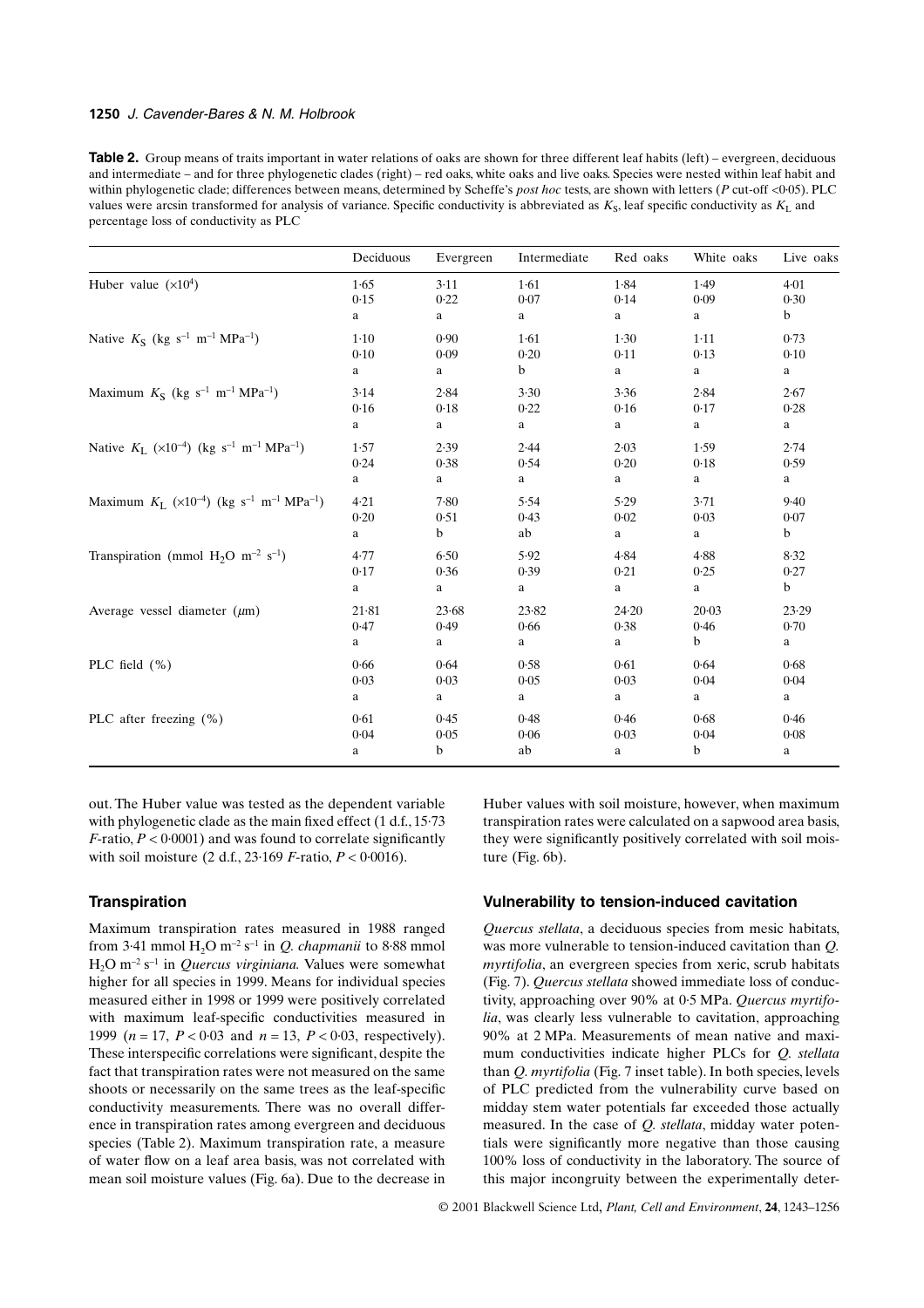

**Figure 5.** Native (a) and maximum (b) leaf specific conductivity in relation to soil moisture of species' habitats. Native (c) and maximum (d) hydraulic conductivity in relation to soil moisture. (e) Percentage loss of conductivity (PLC) in relation to soil moisture. (f) Huber value (ratio of sapwood area to supported leaf area) in relation to soil moisture. Members of different clades are shown with symbols as follows: white oaks (open circles), red oaks

mined vulnerability curves and the field measurements may arise from the fact it was necessary to flush the stems with water (to remove emboli) prior to beginning the vulnerability curves due to the high native PLCs in all of these species. A recent study indicates that species differ in the degree to which recently refilled vessels are stable under tension (Hacke *et al*., 2001). An explanation consistent with these data is that the vessels of these two species (especially *Q. stellata*) become more vulnerable when artificially refilled by flushing. Nevertheless, as relative measures, the water potential measurements and vulnerability curves are consistent across the two species showing that *Q. myrtifolia* is not only less vulnerable to higher xylem tensions, but also experiences higher xylem tensions in the field.

# **Stem and leaf water potential**

Pre-dawn leaf water potentials (Table 1) of all species were relatively high, indicating that trees had access to water. Midday stem and leaf water potential were fairly negative reaching −3 MPa in some cases, consistent with other studies of oaks (Abrams & Menges 1992; Abrams & Kubiske 1994; Bassow & Bazzaz 1998; Cavender-Bares & Bazzaz 2000).

# **Freeze–thaw induced cavitation**

Deciduous species showed significantly higher loss of conductivity after freezing than evergreen species  $(P < 0.035$ ; Table 2), with intermediate species falling in between (Fig. 8a). When mean PLC after freezing of each species is plotted against the length of the period for each species in which there is no foliage (and no water transport), there is a significant positive correlation (Fig. 8b). This indicates that species more vulnerable to freezing are those which shed their leaves earlier in the season whereas those that that are more resistant to freezing maintain foliage and water transport capacity year-round. However, there is also a strong effect of phylogenetic lineage on PLC after freezing. White oaks, section *Quercus s.s.*, are significantly more vulnerable to freezing-induced cavitation than live oaks, subsection *Virentes* and red oaks, section *Lobatae*  $(P < 0.0018$ ; Table 2, Fig. 8c). There is no relationship between PLC after freezing and hydraulically weighted vessel diameter (Fig. 8d).

## **DISCUSSION**

## **Soil moisture**

Maximum hydraulic conductivity and the ratio of sapwood area to leaf area (Huber value) are related to mean soil moisture in the habitats of each species (Fig. 5d & f). The relationship between transpiration rate and soil moisture appears to be mediated by the ratio of sapwood area to leaf area. When transpiration rates are calculated on a sapwood area, but not on a leaf area basis, they are positively corre-

**Table 3.** Weighted averages of minimum, mean and maximum soil moisture (Vol.  $H<sub>2</sub>O/Vol.$  soil) for each species, based on fluctuations in soil moisture throughout the year, across 74 plots. The weighted average  $(\mu^*)$  is calculated as  $\mu^* = \Sigma(y_i x_i)/\Sigma(y_i)$ , where  $y_i$  is the total basal area of the species in plot  $i$  and  $x_i$  is the value of soil moisture in plot *i* (after Jongman *et al*. 1995)

|                 | Soil moisture |           |         |  |
|-----------------|---------------|-----------|---------|--|
|                 | Min           | Mean      | Max     |  |
| Q. austrina     | $10-69$       | 12.99     | 17.97   |  |
| Q. chapmanii    | 5.52          | 6.06      | $11-50$ |  |
| O. falcata      | 5.39          | 7.33      | $10-81$ |  |
| O. geminata     | 5.51          | 7.97      | 12.45   |  |
| Q. hemispherica | 8.17          | $10-39$   | 15.50   |  |
| Q. incana       | 5.62          | 7.35      | 11.51   |  |
| O. laurifolia   | $12-40$       | 24.58     | 34.54   |  |
| O. laevis       | 4.04          | 6.23      | 8.79    |  |
| Q. margaretta   | 3.97          | $6 - 28$  | 9.30    |  |
| O. minima       | $11 - 21$     | $18 - 72$ | 26.97   |  |
| O. michauxii    | 22.72         | 27.12     | 39.32   |  |
| O. myrtifolia   | 5.41          | 6.92      | 11.54   |  |
| O. nigra        | 17.52         | 22.44     | 34.59   |  |
| Q. pumila       | $11-21$       | $18 - 72$ | 26.97   |  |
| Q. shumardii    | 23.99         | $28 - 03$ | 44.67   |  |
| O. stellata     | $17-49$       | $21-17$   | 27.90   |  |
| O. virginiana   | $14-28$       | $19-72$   | 27.07   |  |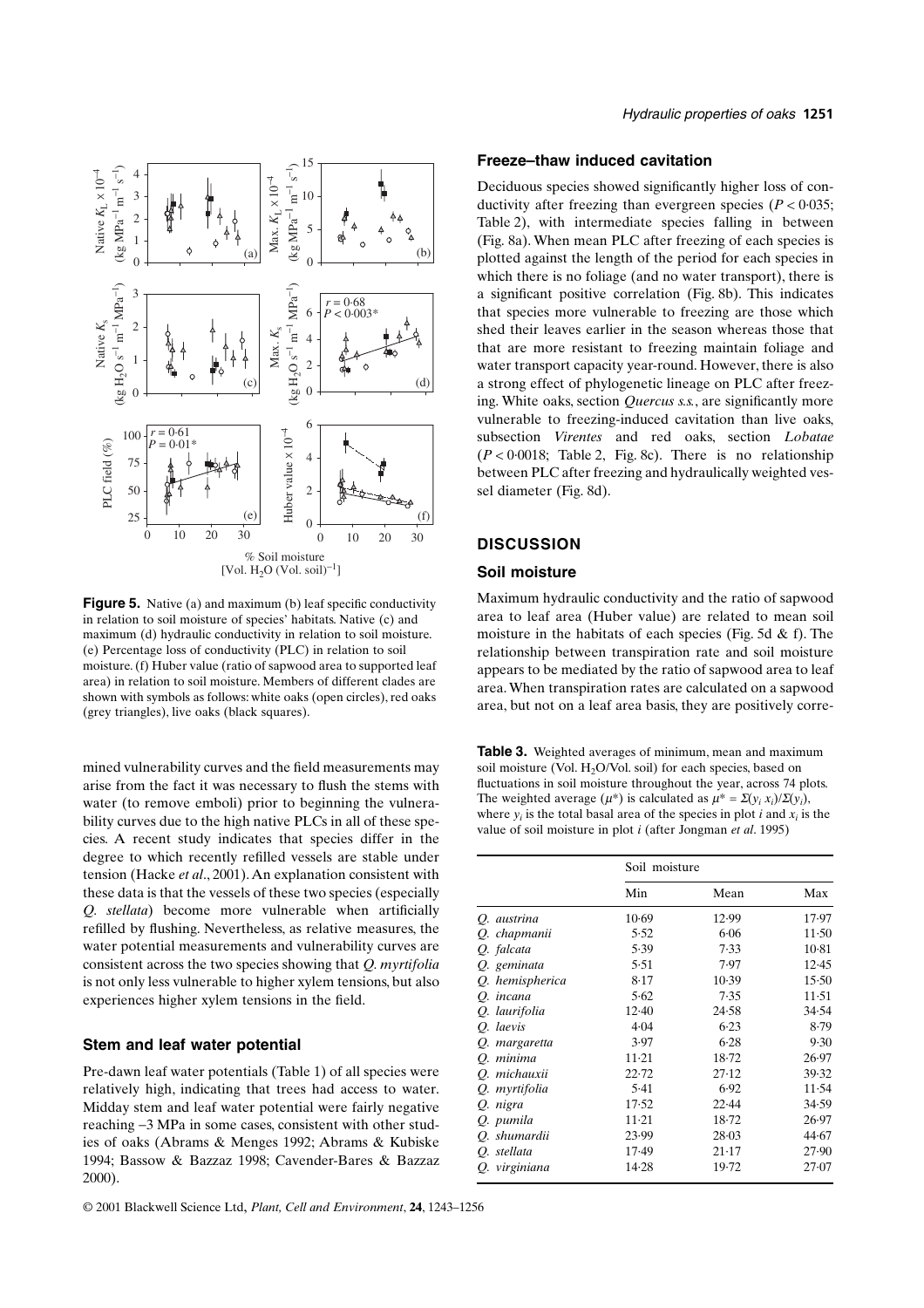

**Figure 6.** (a) Mean maximum transpiration rate in relation to mean soil moisture of species' habitats. (b) Transpiration divided by sapwood area in relation to soil moisture. Members of different clades are shown with symbols as follows: white oaks (open circles), red oaks (grey triangles), live oaks (black squares).

lated with soil moisture (Fig. 5a & b). This is consistent with the results for hydraulic conductivity in which conductivity is positively correlated with soil moisture when it is normalized by sapwood area but not when it is normalized by leaf area. This indicates that species occurring in wetter habitats are able to transport water faster through a given cross-sectional area of stem than species from drier habitats but the transport capacity per leaf area does not change with soil<br>transport capacity per leaf area does not change with soil



**Figure 7.** Vulnerability curves of a deciduous species from a mesic habitat (*Q. stellata*) and an evergreen species from a xeric habitat (*Q. myrtifolia*). The percentage loss of conductivity was measured following a protocol for subjecting the stems to tension via spinning in a centrifuge. Stem and leaf water potential (MPa) measured for the same species in the field at pre-dawn and midday, as well as percentage loss of conductivity (PLC) from branches collected in the morning, are shown for comparison to the vulnerability curves. ±1 SE shown to the right of each mean.



**Figure 8.** (a) Percent loss of conductivity (PLC) after freezing shown as means for evergreen, intermediate and deciduous species, and (b) in relation to average number of days the trees are without foliage. (c) Species means of percentage loss of conductivity after freezing for white, red and live oaks. (d) PLC as a function of hydraulically weighted vessel diameter, 2(Σ*r*5/Σ*r*4). Members of different clades are shown with symbols as follows: white oaks (open circles), red oaks (grey triangles), live oaks (black squares).

moisture. This highlights the important role that changes in allometry among closely related species can play in co-ordinating water transport capacity with soil water availability.

Vulnerability curves comparing a xeric species and a mesic species show that the mesic species is more vulnerable to tension-induced cavitation (Fig. 7). *Quercus myrtifolia*, a red oak from a xeric habitat, had low losses of conductivity relative to many other species, low hydraulic conductivity, low transpiration rates and low midday water potentials. *Quercus stellata* had higher hydraulic conductivity, higher losses of conductivity, higher transpiration rates and higher midday water potentials. The greater vulnerability of *Q. stellata* relative to *Q. myrtifolia* is consistent with the general profile of these two species, the former being mesic and the latter xeric. PLC generally increased in species that occur in higher soil moisture regimes, but native  $K<sub>S</sub>$ was relatively constant among species occurring across the soil moisture gradient. It remains unclear why PLC was so high for these oaks during midsummer. The midday water potentials from Table 1 suggest that these oaks can experience tensions sufficient to cause more than 50% embolism, based on vulnerability curves of northern oak species (Cochard & Tyree 1990; Tyree *et al*. 1992) and other hardwood species (Sperry 1995; Salleo *et al*. 1996). Furthermore, the stems measured in this study were collected from the top of the canopy rather than from lower branches.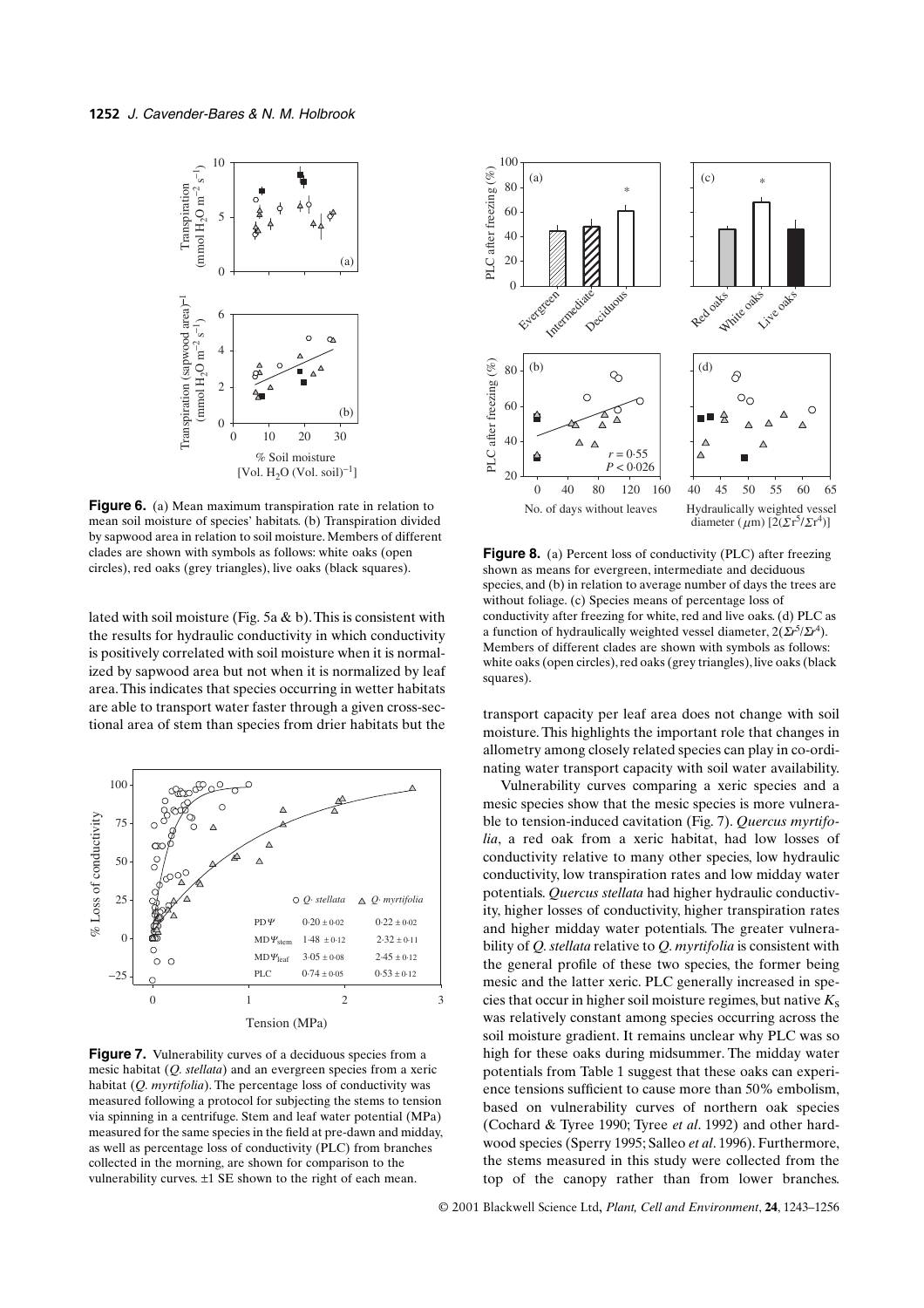Cochard *et al*. (1997) showed that upper canopy branches of *Fraxinus excelsior* were significantly more vulnerable to cavitation than branches from the lower canopy.

In general, our expectation that species from xeric habitats are more conservative in water transport and water use than species from mesic habitats appears to hold, although these relationships are mediated by the allometric relationships between supported leaf area of a shoot and sapwood area. It is also interesting to note the significant differences among species in transpiration rates and hydraulic conductivities showing that the water use of these closely related species can vary considerably. Although it is clear that oaks generally possess drought adaptations (Bahari *et al*. 1985; Abrams 1990; Goulden 1996; Cavender-Bares & Bazzaz 2000), there is a wide range in the water relations and physiological performance of different species of oaks.

We note that soil moisture measured to 1 m and averaged per species over a 14 month period is not correlated with pre-dawn water potential measurements for each species. Pre-dawn  $\Psi$  were high for almost all species whereas average surface soil moisture varied markedly. The predawn Ψ measurements represent the wettest part of the soil to which the plants have access; overnight, the whole plant has time to equilibrate to this water potential. During the day, however, tap roots that may have access to deeper water reserves may not be able to keep up with evaporative demand of the leaves. Therefore, higher xylem resistance may be important in mediating water transport in those species occurring in habitats where water availability in the top 1 m may be limiting. Although deep roots may not be able to supply total evaporative demand, they are likely to increase survival during drought.

## **Leaf habit**

Differences in leaf habit appear to explain interspecific variation in vulnerability to freezing and maximum leaf specific conductivity, with evergreen species having higher freezing tolerance and higher maximum  $K_L$ . The  $K_L$  values were higher in evergreen species, contrary to our expectation, because they had significantly lower Huber values. Evergreen species also have significantly smaller and thicker leaves than deciduous species. Leaf habit did not explain variation in water transport on a sapwood area basis or in transpiration rates.

Differences in leaf habit might be expected to result in contrasting hydraulic properties because evergreen species must supply leaves with water during the winter despite the risk of xylem disruption due to freezing. In addition, evergreen species may capture and allocate resources differently as a result of having sustained access to resources year round (Chabot & Hicks 1982; Sobrado 1986). Deciduous species, in contrast, would be expected to have traits suited to a limited growing season, with higher conductances when water availability is highest, and less conservation necessary, because they drop their leaves and remove the stress of water loss later in the season. Consequently, they might have less conservative water transport strategies. For oaks in northern central Florida, however, this is not the case. In this climatic region, the unfavourable period is only about 4 months, which is significantly shorter than more temperate regions. It is not clear why evergreen species should have higher maximum leaf specific conductivities. It may be that by having a higher water transport capacity on a leaf area basis, a greater degree of embolism can be endured during the unfavourable season. Alternatively, it may merely be a consequence of different allometry from smaller, but thicker leaves, which reduce evaporative surface area and may prevent desiccation during the unfavourable period when water availability is often limited (Chen & Gerber 1990).

*Hydraulic properties of oaks* **1253**

With respect to vulnerability to freezing, evergreen species are significantly less vulnerable to freezing than deciduous species overall (Fig. 8a). However, it is difficult to separate leaf habit from phylogeny, as discussed below. There is no relationship between PLC after freezing and the hydraulically weighted vessel radius. This is not necessarily inconsistent with the results of Davis *et al.* (1999), however, because the weighted vessel diameters and the mean vessel diameters were below the critical value  $(44 \mu m)$ , above which they found a high probability of cavitation after freezing. In addition, we used a lower tension during freezing than Davis *et al*. (1999), and the results are therefore not strictly comparable. The branches we measured were also smaller and had smaller diameter vessels. These are likely to be the branches that freeze most rapidly as they are small in diameter and are exposed to the canopy surface.

#### **Lineage**

Species' differences in maximum specific conductivity, rather than differences at the clade level, are correlated with species distribution along a gradient of soil moisture. There was no difference between phylogenetic clades in the relationship between hydraulic conductivity and habitat. Within each clade, however, species had widely varying conductivities corresponding to their contrasting habitats. Species may be able to adapt to local environments, including soil moisture regime, by changing a few flexible traits, such as leaf size and sapwood area. It is possible that selection may act more at the species level than at the clade level with respect to hydraulic conductivity and factors that increase survival in local habitats.

In contrast, differences between clades were more important in explaining vulnerability to freezing and changes in the sapwood area to leaf area ratio. As discussed previously, differences among clades may be related to leaf habit, particularly because one clade, the live oaks (*Virentes*) is entirely evergreen and one clade, the white oaks (*Quercus s.s.*), is largely deciduous with the exception of *Q. chapmanii*, which has a leaf lifespan of approximately 10 months and is classified as intermediate. The red oaks (*Lobatae*) are the only clade that includes both evergreen and deciduous species. White oaks have higher losses of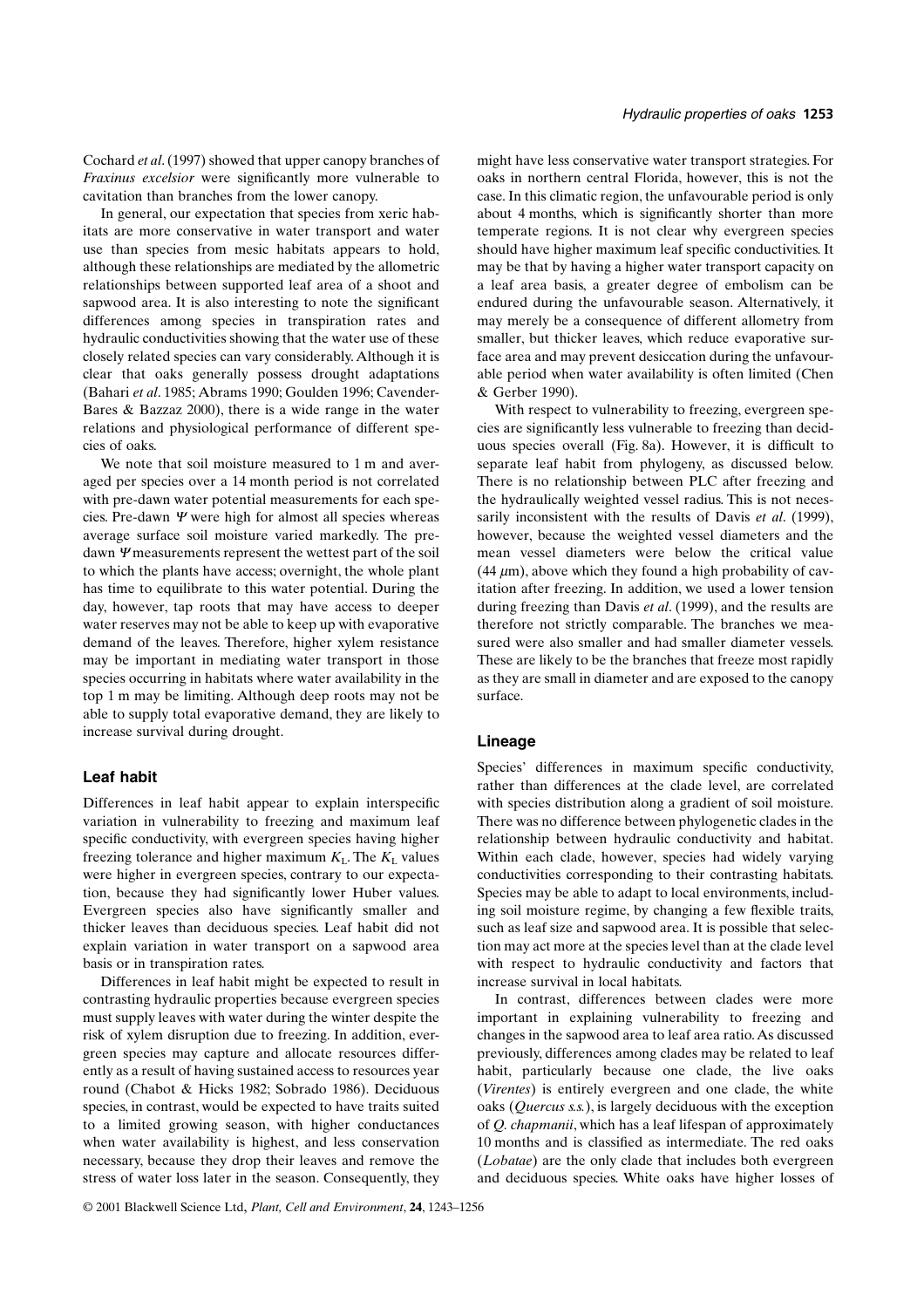conductivity after freezing and a greater foliage-free period in the winter. The white oak clade also has a more temperate distribution than the other two clades (Manos *et al*. 1999). Live oaks, in contrast have significantly lower losses of conductivity after freezing than the white oaks (Fig. 8c) and maintain a foliated canopy year-round.

Lineage explains variations in traits for Huber value, transpiration rate, average vessel diameter, maximum leaf specific conductivity and PLC after freezing (Table 2). It may be that traits related to biogeographic distribution and climatic factors, including vulnerability to freezing, and traits important for coping with warm temperatures, such as high transpiration rates and leaf size, are explained better at the clade level than at the species level.

In summary, hydraulic properties tend to vary with soil moisture as expected within this system when they are calculated on a sapwood area basis; species occurring in wetter habitats had higher maximum hydraulic conductance and transpiration rates per unit cross-sectional stem area than those occurring in dry habitats. However, there was no correlation between either transpiration on a leaf area basis or leaf specific conductivity and soil moisture of species' habitats. This indicates that species occurring in wetter habitats are able to transport water faster through a given crosssectional area of stem than species from drier habitats, but transport capacity per leaf area does not co-vary with soil moisture. Contrary to our expectations, there is not a tradeoff between water transport capacity and the ability to maintain foliage year-round as evergreen species actually have higher maximum  $K<sub>L</sub>$  than deciduous species. As anticipated, evergreen species are more tolerant of freezing-induced cavitation than deciduous species, a result that arises largely from the greater vulnerability of the deciduous white oaks. Finally, although certain hydraulic properties, such as freezing tolerance and Huber value show greater similarity within an evolutionary lineage, properties such as maximum hydraulic conductivity do not, and thus appear to correspond more closely to environmental factors.

Soil moisture, leaf habit and phylogenetic lineage all explain some of the variation in hydraulic properties and water relations in Florida oak species. Hydraulic properties of stems are likely to contribute to the success of individual species in their respective habitats, and they help explain species' ability to partition heterogeneity in the landscape in northern central Florida. Contrasting leaf phenologies in this system of oaks are linked to significant differences in vulnerability to freezing but not to water transport capacity per unit sapwood area. Physiological differences between evergreen and deciduous species also tend to follow evolutionary lineages as leaf habit itself is phylogenetically conserved.

# **ACKNOWLEDGMENTS**

We thank Kaoru Kitajima at the University of Florida for the use of her laboratory facilities for most of the work presented here and for technical and other assistance. George Bowes is gratefully acknowledged for the use of the centrifuge, Peter Melcher for assistance with the centrifugation technique and Kent Cavender-Bares for lab assistance. We thank Maciej Zwieniecki, Peter Melcher and John Sperry for valuable discussions. Jimi Sadle is gratefully acknowledged for field assistance and for assistance with the vessel radius measurements. Jason Teisinger and Rachel Seman are also gratefully acknowledged for field assistance.

# **REFERENCES**

- Abrams M.D. (1990) Adaptations and responses to drought in *Quercus* species of North America. *Tree Physiology* **7**, 227–238.
- Abrams M.D. & Kubiske M.E. (1994) Photosynthesis, water relations and leaf morphology of xeric versus mesic *Quercus rubra* ecotypes in central Pennsylvania in relation to moisture stress: Reply *Quercus rubra* ecotypes revisited. *Canadian Journal of Forest Research* **24**, 644–645.
- Abrams M.D. & Menges E.S. (1992) Leaf ageing and plateau effects on seasonal pressure-Volume relationships in three sclerophyllous *Quercus* species in south-eastern USA. *Functional Ecology* **6**, 353–360.
- Alder N.N., Pockman W.T., Sperry J.S. & Nuismer S. (1997) Use of centrifugal force in the study of xylem cavitation. *Journal of Experimental Botany* **48**, 665–674.
- Alder N.N., Sperry J.S. & Pockman W.T. (1996) Root and stem xylem embolism, stomatal conductance and leaf turgor in *Acer grandidentatum* populations along a soil moisture gradient. *Oecologia* **105**, 293–301.
- Baas P. (1983) Ecological patterns in xylem anatomy. In *On the Economy of Plant Form and Function* (ed. T. Givnish), pp. 327– 352. Cambridge University Press, Cambridge, UK.
- Bahari Z.A., Pallardy S.G. & Parker W.C. (1985) Photosynthesis, water relations and drought adaptation in six woody species of oak-hickory forests in central Missouri. *Forest Science* **31**, 557–569.
- Bassow S.L. & Bazzaz F.A. (1998) How environmental conditions affect canopy leaf-level photosynthesis in four deciduous tree species. *Ecology* **79**, 2660–2675.
- Brodribb T.J. & Feild T.S. (2000) Stem hydraulic supply is linked to leaf photosynthetic capacity: evidence from New Caledonian and Tasmanian rainforests. *Plant, Cell and Environment* **23**, 1381–1388.
- Brown R.B., Stone E.L. & Carlisle V.W. (1990) Soils. In *Ecosystems of Florida* (eds R.L. Myers & J.J Ewel), pp. 35–65. University of Central Florida Press, Orlando, FL.
- Cavender-Bares J. (2000) *Physiological and evolutionary ecology of oaks: functional traits in relation to habitat, environmental stress and global change*. PhD Thesis, Harvard University, Cambridge, MA.
- Cavender-Bares J. & Bazzaz F.A. (2000) Changes in drought response strategies with ontogeny in *Quercus rubra*: implications for scaling from seedlings to mature trees. *Oecologia* **124**, 8–18.
- Chabot B.F. & Hicks D. (1982) The ecology of leaf life spans. *Annual Review of Ecology and Systematics* **13**, 329–359.
- Chen E. & Gerber J.F. (1990) Climate. In *Ecosystems of Florida* (eds R.L. Myers & J.J Ewel), pp. 11–34. University of Central Florida, Orlando, FL.
- Cochard H., Bodet C., Ameglio T. & Cruiziat P. (2000) Cryoscanning electron microscopy observations of vessel content during transpiration in walnut petioles. Facts or artifacts? *Plant Physiology* **124**, 1191–1202.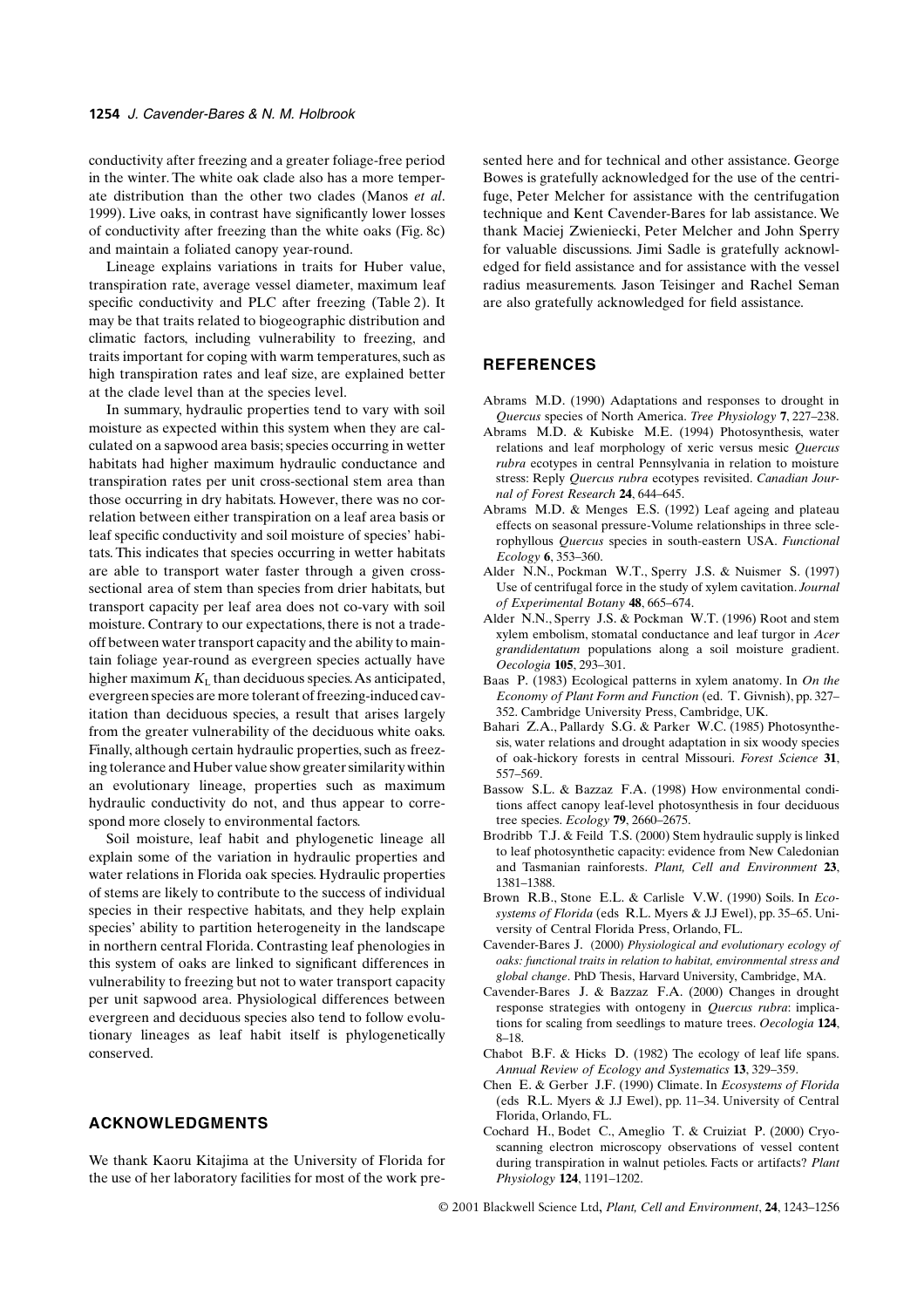- Cochard H., Peiffer M., LeGall K. & Granier A. (1997) Developmental control of xylem hydraulic resistances and vulnerability to embolism in Fraxinus excelsior L: impacts on water relations. *Journal of Experimental Botany* **48**, 655–663.
- Cochard H. & Tyree M.T. (1990) Xylem dysfunction in *Quercus*: vessel sizes, tyloses, cavitation and seasonal changes in embolism. *Tree Physiology* **6**, 393–407.
- Cowell C.M. (1993) Environmental gradients in secondary forests of the Georgia Piedmont, USA. *Journal of Biogeography* **20**, 199–207.
- Cuenca R.H., Stangel D.E. & Kelly S.F. (1997) Soil water balance in a boreal forest. *Journal of Geophysical Research-Atmospheres* **102**, 29355–29365.
- Davis S.D., Sperry J.S. & Hacke U.G. (1999) The relationship between xylem conduit diameter and cavitation caused by freezing. *American Journal of Botany* **86**, 1367–1372.
- Ewers F.W. (1985) Xylem structure and water conduction in conifer trees, dicot trees and liana. *IAWA Bulletin* **6**, 309– 317.
- Fredeen A.L., Randerson J.T., Holbrook N.M. & Field C.B. (1997) Elevated atmospheric CO2 increases water availability in a water-limited grassland ecosystem. *Journal of the American Water Resources Association* **33**, 1033–1039.
- Frueh W.T. & Hopmans J.W. (1997) Soil moisture calibration of a TDR multilevel probe in gravely soils. *Soil Science* **162**, 554– 565.
- Goulden M.L. (1996) Carbon assimilation and water-use efficiency by neighboring Mediterraean-climate oaks that differ in water access. *Tree Physiology* **16**, 417–424.
- Gray A.N. & Spies T.A. (1995) Water-content measurement in forest soils and decayed wood using time-domain reflectometry. *Canadian Journal of Forest Research-Revue Canadienne de Recherche Forestiere* **25**, 376–385.
- Gregory P.J., Poss R., Eastham J. & Micin S. (1995) Use of time-domain reflectometry (TDR) to measure the watercontent of sandy soils. *Australian Journal of Soil Research* **33**, 265–276.
- Hacke U., Stiller V., Sperry J., Pittermann J. & McCulloch K. (2001) Cavitation fatigue: embolism and refilling cycles can weaken the cavitation resistance of xylem. *Plant Physiology* **125**, 779–786.
- Holbrook N.M., Burns M.J. & Sinclair T.R. (1992) Frequency and time-domain dielectric measurements of stem water content in the arborescent palm, *Sabal palmetto*. *Journal of Experimental Botany* **43**, 111–119.
- Jongman R.H.G., TerBraak C.J.F. & Van Tongeren O.F.R. (1995). *Data Analysis in Community and Landscape Ecology*, pp. 61–62. Cambridge University Press, Cambridge, UK.
- LoGullo M.A. & Salleo S. (1993) Different vulnerabilities of *Quercus ilex* L to freeze- and summer drought-induced xylem embolism: an ecological interpretation. *Plant, Cell and Environment* **16**, 511–519.
- Long T.J. & Jones R.H. (1996) Seedling growth strategies and seed size effects in fourteen oak species native to different soil moisture habitats. *Trees* **11**, 1–8.
- Machado J.L. & Tyree M.T. (1994) Patterns of hydraulic architecture and water relations of 2 tropical canopy trees with contrasting leaf phenologies – *Ochroma pyramidale* and *Pseudobombax septenatum*. *Tree Physiology* **14**, 219–240.
- Manos P.S., Doyle J.J. & Nixon K.C. (1999) Phylogeny, biogeography and processes of molecular differentiation in *Quercus* subgenus *Quercus* (Fagaceae). *Molecular phylogenetics and evolution*.
- McKnight J.S., Hook D.D., Langdon O.G. & Johnson R.L. (1981) Flood tolerance and related characteristics of trees of the bottomland forests of the southern United States. In *Wetlands of*

*Bottomland Hardwood Forests* (eds J.R. Clark & J. Benforado), pp. 29–69. Elsevier, Amsterdam.

- Melcher P. (1999) *A Study of Unresolved Issues on Long Distance Water Transport in Plants*., Ph.D. Thesis. University of Hawaii, Manoa, Honolulu, HI.
- Menges E. & Hawkes C.V. (1998) Interactive effects of fire and microhabitat on plants of Florida scrub. *Ecological Applications* **8**, 935–946.
- Morano L.D. & Walker M.A. (1995) Soils and plant communities associated with 3 *Vitis* species. *American Midland Naturalist* **134**, 254–263.
- Myers R.L. (1990) Scrub and High Pine. In: *Ecosystems of Florida* (eds R.L. Myers & J.J. Ewel), p. 765. University of Central Florida Press, Orlando, FL.
- Nixon K.C. (1989) Origins of Fagaceae. In: *Evolution, Systematics and Fossil History of the Hamamelidae* (eds P.R. Crane and S. Blackmore), pp. 23–43. Clarendon Press, Oxford, UK.
- Pockman W.T., Sperry J.S. & O'Leary J.W. (1995) Sustained and significant negative water pressure in xylem. *Nature* **378**, 715–716.
- Salleo S., AssuntaLoGullo M., DePaoli D. & Zippo M. (1996) Xylem recovery from cavitation-induced embolism in young plants of *Laurus nobilis*: a possible mechanism. *New Phytologist* **132**, 47–56.
- Schaap M.G., Bouten W. & Verstraten J.M. (1997) Forest floor water content dynamics in a Douglas fir stand. *Journal of Hydrology* **201**, 367–383.
- Shumway D.L., Steiner K.C. & Kolb T.E. (1993) Variation in seedling hydraulic architecture as function of species and environment. *Tree Physiology* **12**, 41–54.
- Sobrado M.A. (1986) Aspects of tissue water relations and seasonal changes of leaf water potential components of evegreen and deciduous species coexisting in tropical dry forests. *Oecologia* **68**, 412–416.
- Sobrado M.A. (1993) Trade-off between water transport efficiency and leaf life-span in a tropical dry forest. *Oecologia* **96**, 19–23.
- Sokal R.R. & Rohlf F.J. (1995) *Biometry*, pp 240–241. W.H. Freeman, New York.
- Sperry J.S. (1995) Limitations on stem water transport and their consequences. In: *Plant Stems* (ed. B.L. Gartner), pp. 105–124. Academic Press, San Diego, CA.
- Sperry J.S., Donnelly J.R. & Tyree M.T. (1988) A method for measuring hydraulic conductivity and embolism in xylem. *Plant, Cell and Environment* **11**, 35–40.
- Sperry J.S., Nichols K.L., Sullivan J.E. & Eastlack S.E. (1994) Xylem embolism in ring-porous, diffuse-porous and coniferous trees of northern Utah and interior Alaska. *Ecology* **75**, 1736– 1752.
- Sperry J.S. & Sullivan J.E.M. (1992) Xylem embolism in response to freeze-thaw cycles and water-stress in ring-porous, diffuse-porous and conifer species. *Plant Physiology* **100**, 605– 613.
- Sperry J.S. & Tyree M.T. (1988) Mechanism of water stressinduced xylem embolism. *Plant Physiology* **88**, 581–587.
- Sperry J.S. & Tyree M.T. (1990) Water-stress-induced xylem embolism in 3 species of conifers. *Plant, Cell and Environment* **13**, 427–436.
- Tognetti R., Raschi A., Beres C., Fenyvesi A. & Ridder H.-W. (1996) Comparison of sap flow, cavitation and water status of *Quercus petraea* and *Quercus cerris* trees with special reference to computer tomography. *Plant, Cell and Environment* **19**, 928– 938.
- Tyree M. & Ewers F. (1991) Tansley Review no. 34: The hydraulic architecture of trees and other woody plants. *New Phytologist* **119**, 345–360.
- © 2001 Blackwell Science Ltd, *Plant, Cell and Environment*, **24**, 1243–1256